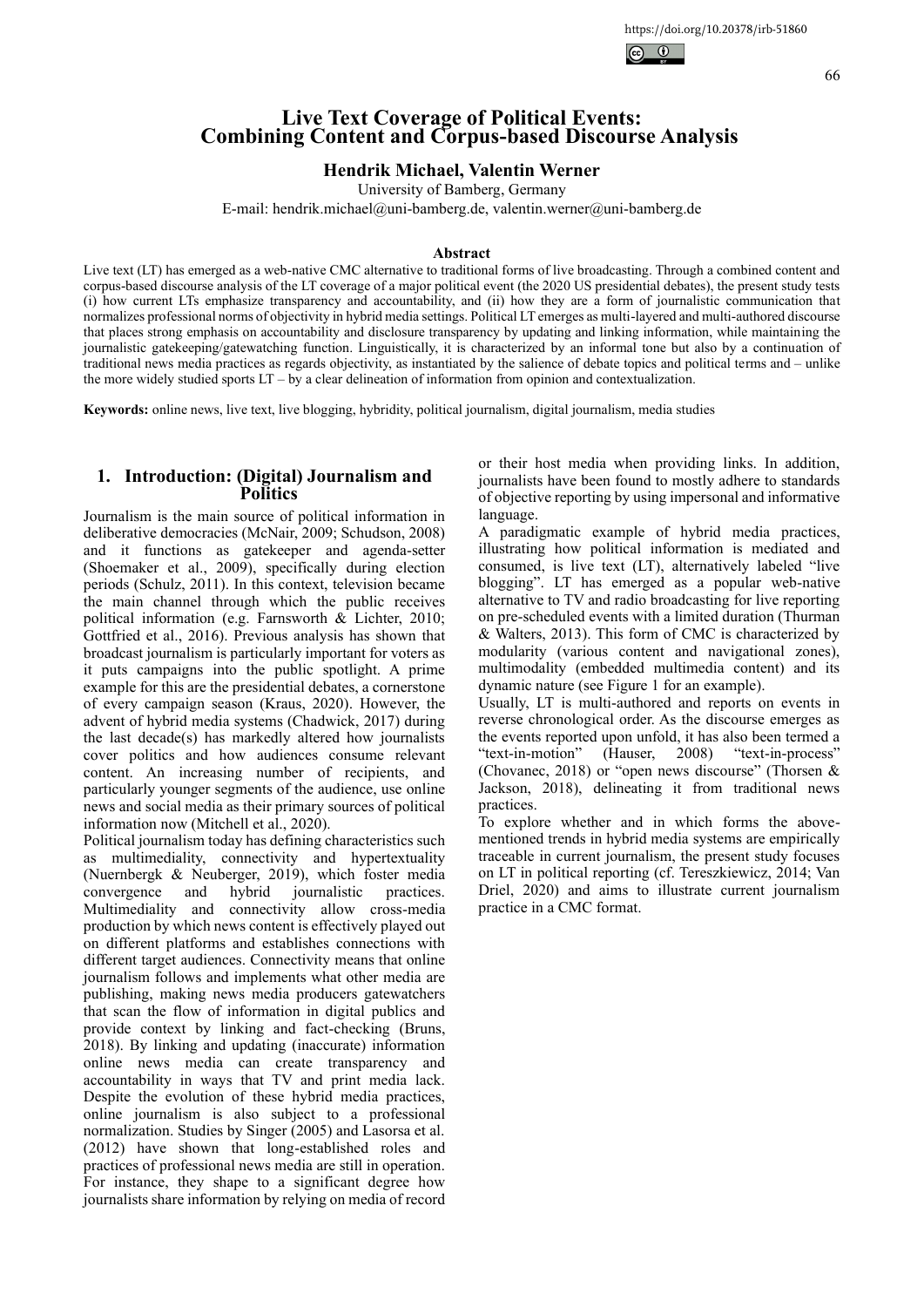

Figure 1: LT from *The Guardian*<sup>1</sup>

### **2. Data, Method, and Research Hypotheses**

This study focuses on a specific form of CMC, namely political LT produced by professional journalists. Thus, the analysis relies on a purpose-built corpus of LT coverage of two televised US presidential debates (Donald Trump vs. Joe Biden), which both lasted for approximately 90 minutes and were screened on 29 September (73 million viewers) and 22 October 2020 (63 million viewers), respectively. Data were collected from four popular media outlets (*The Guardian*, *Daily Mirror*, *New York Times*, *Wall Street Journal*) to represent both British and US-American perspectives, to include news organizations associated with the tabloid and the quality press, and to represent media that have liberal and conservative editorial stances. The overall corpus size amounts to 61,490 tokens (excluding audience contributions through Tweets, etc.).

By comparison, the LT corpus compiled is small, but was designed for a close analysis of current media practice, taking into account the multimodal nature of LT as an understudied CMC manifestation. The LT contained in the corpus was created either by a single reporter (*Daily Mirror*) or by teams of up to 16 different journalists (*New York Times*). The difference in contributors is also reflected in the number of individual posts per reporting (ranging from  $n = 35$  to  $n = 319$ ), while the length of individual posts varied between 33 and 199 words. Generally speaking, a higher post frequency and a higher number of commentators was observed to correlate with shorter individual posts. The aforementioned findings are clearly indicative of varying practices in different media outlets.

To facilitate a discourse-oriented mixed-methods approach (O'Keeffe, 2006; Bednarek & Carr, 2020), data was stored both in its original HTML format to allow the consideration of multimodal aspects and manual annotation in *MAXQDA* (MAXQDA, 2019), as well as in

1https://www.theguardian.com/us-

TXT format to allow quantitative analysis (wordlists, *n*grams) in the corpus software *AntConc* (Anthony, 2020). Manual data annotation was conducted by a research assistant and double-checked by the co-authors.

With the help of the aforementioned data and given the general characteristics provided in Section 1, the present study tackles the following broader hypotheses:

- H1: Presidential debate LTs emphasize transparency and accountability by updating and linking information, while maintaining the journalistic gatekeeping/gatewatching function.
- H2: Presidential debate LTs are a form of journalistic communication that normalizes professional norms of objectivity in hybrid media settings.

For the operationalization of  $H_1$ , we conduct a content analysis and, adapting categories established in media studies (e.g. Singer, 2005; Bruns, 2018), we annotate (i) sources of information used, such as political agents, media of record, ordinary people, etc., as well as (ii) indications of transparency and accountability in terms of updates, links, and quotes. For  $H_2$ , we test how criteria for journalistic objectivity, such as the lack of personal stance, fair representation, fair skepticism, identification of better arguments, and sticking to hard facts, etc., originally postulated in a classic study by Donsbach & Klett (1993), are reflected linguistically. This may materialize, for instance, in terms of salient content words, (non-)usage of personal pronouns, mental verbs, and reporting verbs.

#### **3. Results**

#### **3.1. Content Analysis**

The data from the content analysis suggest a clear pattern, namely that most information was sourced from media of record, host media, and political agents (Figure 2). Note that numbers for the last category would be much higher (>10) if statements by the presidential candidates, which naturally are very salient in the discourse (see also Section 3.2.1), were included as sources of information as well. The difference in sources from media of record between the first and the second debate can be explained by the fact that shortly before the first debate, the *New York Times* published an investigative exposé on Trump's tax record that was referred to repeatedly. Notably, only few scientific or public service organizations were referenced as sources of information, and neither are ordinary people often given a voice.

watch-trump-biden-taxes-coronavirus-updates

news/live/2020/sep/29/presidential-debate-latest-news-tonight-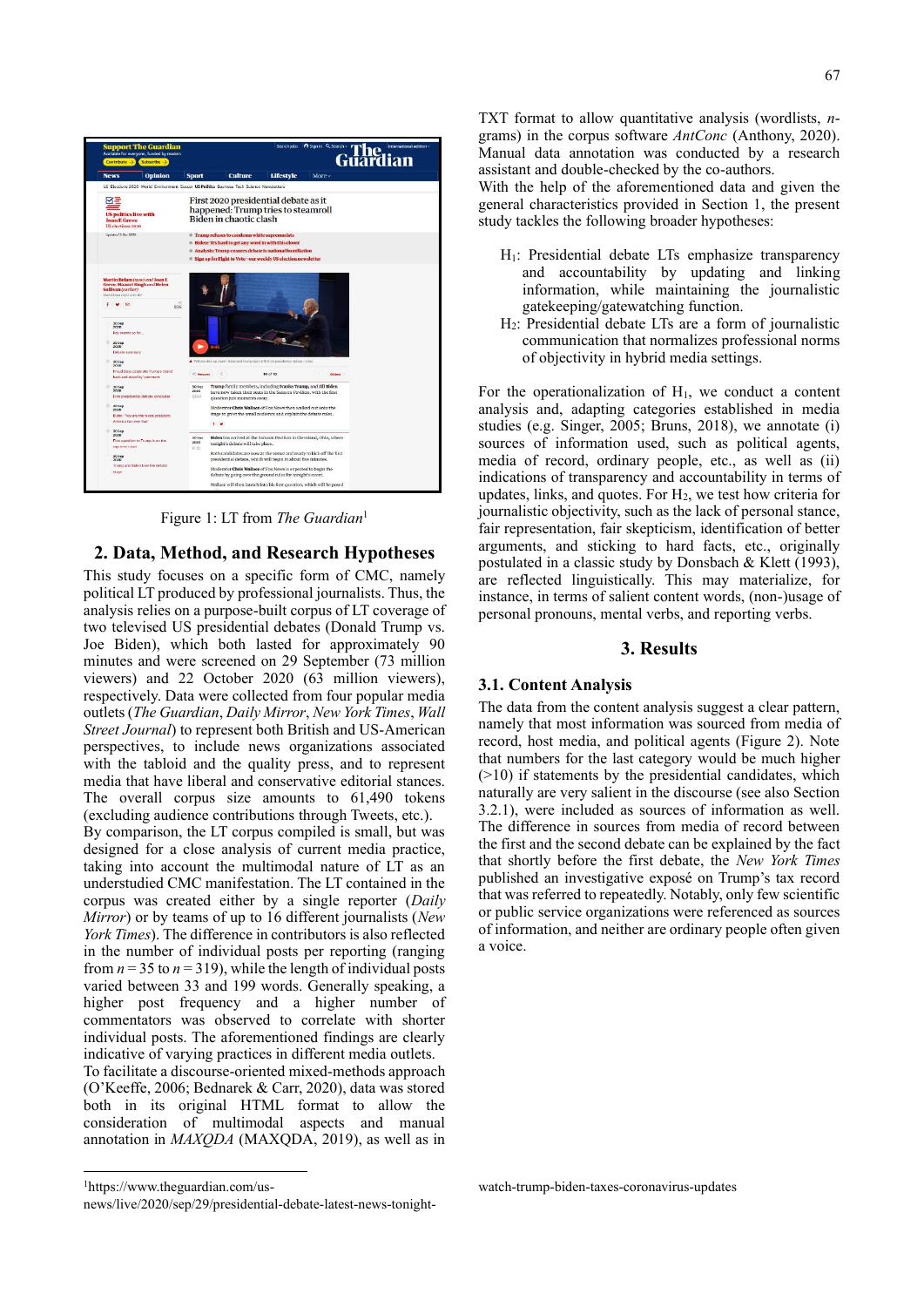

Figure 2: Source of information in political LT



Figure 3: Transparency items in political LT

With respect to linking and updating, the data yield a mixed picture (Figure 3). Updates are relatively scarce, given that for example *The Wall Street Journal* and the *Daily Mirror* do not indicate updates at all, while this practice of creating transparency is only institutionalized by *The Guardian*. By contrast, linking emerges as a routine that is broadly used as an efficient strategy to create transparency and accountability. Similar rates of usage are observable for using named direct and indirect quotes to foster accountability. Unnamed quotes (not shown in Figure 3) are rare and are exclusively used in the *New York Times* LT.

#### **3.2. Corpus Analysis**

#### **3.2.1. Content Words**

Among the highly frequent (top 100) content words, the following categories emerge:

- 1. Names of participants: *Trump, Biden, Joe, Wallace, moderator*
- 2. Political discourse: *(First/presidential) debate, president, election, people, campaign, Americans, voters, candidates*
- 3. Debate topics: *Coronavirus, pandemic, (Supreme) court, health, states, US, China, climate, the Affordable Care Act*
- 4. Liveness: *Now, here, before, tonight*
- 5. Accountability: *Fact (check)*
- 6. Proclamatory character: *Say*
- 7. Personal stance: *(I) think*

Categories 1–3 demonstrate the fact-based/event-based nature of the LT coverage, while 4 is illustrative of the dynamic nature of the medium (see Section 1). 5 directly relates to the issue of accountability (see Section 2), while 6 and 7 are the most frequent items to report facts and personal stance, respectively, which merit a closer look (see further Section 3.2.2). In the corpus, *I think* is typically used to delineate opinions and value judgements by the reporters from information, as in *Adam, I think you've got it right here* (*New York Times*), simultaneously supporting the construction of an expert identity as a typical journalistic practice (Ekström & Lundell, 2011). In addition, *I think* serves the purpose to represent the vox pop, a strategy conducive to the objectivity principle of fair representation.

#### **3.2.2.** *N***-grams**

Among the most frequent 3/4-grams, we find *Mr Trump/Mr Biden said*, often preceded (and/or followed) by a direct quote as in *Mr Trump said he wants "crystal clean water and air"*, which could be interpreted as the mere reporting of hard facts through a proclamatory verb.



#### Figure 4: "Fact check" post with link from the *New York Times*<sup>2</sup>

In addition, *Mr Trump this is* (preceded by quote, followed by evaluative adjective) is highly frequent, as in *"I'm going to release them [his tax return forms] as soon as we can. I wan't to do it" - Mr Trump. This is misleading….*  This recurrent pattern is indicative of the fact checking/contextualization function that fosters objectivity (see Figure 4 for another example as appearing in the LT)*.*

#### **3.2.3. Reporting Verbs**

A dedicated look at reporting verbs (following the list from Garretson & Ädel, 2008) reveals that the most common neutral reporting verb lemma *say* is used with reference to either candidate in the same manner (see Table 1).

However, among other patterns, it also emerges (i) that *accuse*, an item usually employed by challengers rather than incumbents, surprisingly is used in relation to Trump, while *criticize* is associated with Biden and (ii) that the disfavoring item *claim* mostly collocates with statements by Trump.

<sup>2</sup> https://www.nytimes.com/interactive/2020/09/29/us/politics/de bate-live-stream-analysis.html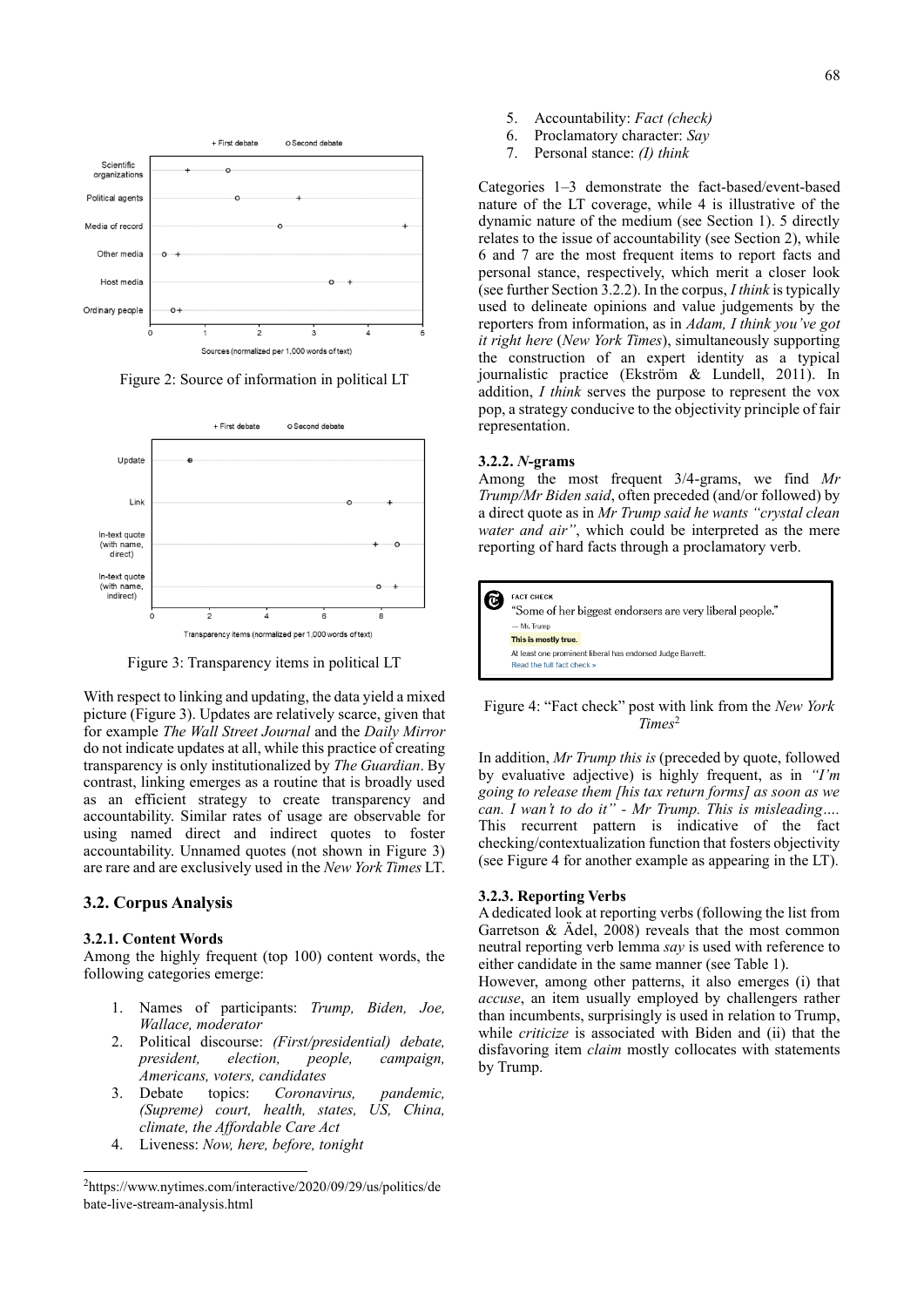| <b>LEMMA</b>     | Trump | <b>Biden</b> | <b>LEMMA</b>       | Trump | <b>Biden</b>   |
|------------------|-------|--------------|--------------------|-------|----------------|
| SAY              | 164   | 166          | CLAIM              | 59    | 2              |
| TELL             | 16    | 17           | <b>PROMISE</b>     | 5     |                |
| <b>ASK</b>       | 5     | 3            | <b>ADD</b>         | 11    | 14             |
| CALL             | 8     | 17           | CITE               |       |                |
| <b>TALK</b>      | 20    | 12           | ANSWER             | 3     | 3              |
| <b>ARGUE</b>     | 9     | 8            | <b>RESPOND</b>     | 12    | 25             |
| <b>ACCUSE</b>    | 15    | 7            | <b>MENTION</b>     | 4     | $\overline{2}$ |
| <b>SUGGEST</b>   | 10    | 2            | <b>DEFEND</b>      | 10    | 3              |
| <b>CRITICIZE</b> | 5     | 12           | <b>INSIST</b>      | 8     | 3              |
| <b>SPEAK</b>     | 4     |              | <b>ACKNOWLEDGE</b> | 5     |                |
| <b>NOTE</b>      | 2     |              | <b>REPEAT</b>      | 10    |                |

Table 1: Reporting verbs (lemmas)

### **4. Discussion and Conclusion**

Overall, LT can be viewed as a clear instantiation of CMC that exemplifies media convergence (or hybridity), in which formerly separate communicative practices are consciously combined to make their points (Bateman et al., 2017). Its multi-layered and multi-authored discourse is illustrative of dynamic news creation through discourse (Karlsson, 2011), which is facilitated in a CMC environment. Arguably, this process orientation, which involves constant updating, creates accountability. Further support for  $H_1$  was evident. Through gatewatching, LT relies on a mix of sources, including opinion statements and evaluation (Bruns, 2018), and thus creates "disclosure transparency" (Pantic et al., 2017). At the same time, it emerges that elite sources dominate and that journalists apparently continue to fulfill their gatekeeping or "filtering" function, which reduces the participatory transparency, very much despite the affordances of LT as an interactive medium.

While previous studies (Tereskiewicz, 2014) have diagnosed an overall informal tone in political LT, as regards objectivity and its linguistic representation, political LT appears to continue traditional news media practices concerning objectivity principles (cf. Donsbach & Klett, 1993), as stated in  $H_2$ . This is traceable linguistically, for instance pertaining to the salience of debate topics and political terms, as well as in terms of the delineation of information (*X said…*) vs. opinion (*I think…*) vs. contextualization (*This is exaggerated…*). However, also some bias in reporting verbs, occasionally boosted by evaluative items (*weirdly claims…*), could be observed in the data.

The latter finding notwithstanding, the present data are supportive of a general trend toward normalization of online news discourse (Singer, 2005; Lasorsa et al., 2012) and imply that matter-of-fact-style political LT should be clearly differentiated from other LT types, such as sports LT, where the merging of reporting, commenting and glossing and a dedicated infotainment function is much more explicit (cf. Werner, 2016, 2019).

Overall, by way of a case study, the present analysis was intended (i) to provide an insight into current mediatized journalistic language (Van Hout & Burger, 2017), and (ii) to highlight the potential of a combined media-linguistic approach toward political reporting through a from of CMC. Therefore, it may also inform the wider discussion in neighboring fields, such as communication and (digital) journalism studies.

- Anthony, L. (2020). *AntConc* (3.5.9). Waseda: Waseda University.
- Bateman, J., Wildfeuer, J. and Hiippala, T. (2017). *Multimodality: Foundations, research and analysis.* Berlin: Mouton de Gruyter.
- Bednarek, M., Carr, G. (2020). Computer-assisted digital text analysis for journalism and communications research: Introducing corpus linguistic techniques that do not require programming. *Media International Australia*. doi.org/10.1177/1329878X20947124
- Bruns, A. (2018). *Gatewatching and news curation: Journalism, social media, and the public sphere*. Frankfurt: Lang.
- Chadwick, A. (2017). *The hybrid media system: Politics and power*. Oxford: Oxford University Press.
- Chovanec, J. (2018). Participating with media: Exploring online media activity. In C. Cotter & D. Perrin (Eds.), *The Routledge handbook of language and media.* London: Routledge, pp. 505-522.
- Donsbach, W., Klett, B. (1993). Subjective objectivity: How journalists in four countries define a key term of their profession. *Gazette*, 51, pp. 53-83.
- Ekström, M., Lundell, Å.K. (2011). The joint construction of a journalistic expert identity in studio interactions between journalists on TV news. *Text & Talk*, 31(6), pp. 661-681.
- Farnsworth, S.J., Lichter, R.S. (2010). *The nightly news nightmare: Media coverage of U.S. presidential elections, 1988–2008*. Lanham: Rowman & Littlefield.
- Garretson, G., Ädel, A. (2008). Who's speaking? Evidentiality in US newspapers during the 2004 presidential campaign. In A. Ädel & R. Reppen (Eds.), *Corpora and discourse: The challenges of different settings.* Amsterdam: Benjamins, pp. 157-187.
- Gottfried, J., Barthel, M., Shearer, E. and Mitchell, A. (2016). The 2016 presidential campaign - a news event that's hard to miss. *Pew Research Center – Journalism & Media*. www.journalism.org/2016/02/04/the-2016 presidential-campaign-a-news-event-thats-hard-tomiss/
- Hauser, S. (2008). Live-Ticker: Ein Neues Medienangebot zwischen medienspezifischen Innovationen und stilistischem Trägheitsprinzip [Live ticker: A new media type between media-specific innovations and stylistic lag]. *kommunikation@gesellschaft,* 9(1), pp. 1-10.
- Karlsson, M. (2011). The immediacy of online news, the visibility of journalistic processes and a restructuring of journalistic authority. *Journalism,* 12(3), pp. 279-295.
- Kraus, S. (2020). *Televised presidential debates and public policy*. London: Routledge.
- Lasorsa, D.L., Lewis, S.C. and Holton, A.E. (2012). Normalizing Twitter: Journalism practice in an emerging communication space. *Journalism Studies*, 13(1), pp. 19-36.
- MAXQDA. (2019). *MAXQDA*. Berlin: VERBI Software.
- McNair, B. (2009). Journalism and democracy. In K. Wahl-Jorgenson & T. Hanitzsch (Eds.), *The handbook of journalism studies*. London: Routledge, pp. 237-249.
- Mitchell, A., Jurkowitz, M., Baxter Oliphant, J. and Shearer, E. (2020). Americans who mainly get their news on social media are less engaged, less knowledgeable. *Pew Research Center – Journalism & Media.* www.journalism.org/2020/07/30/americans-